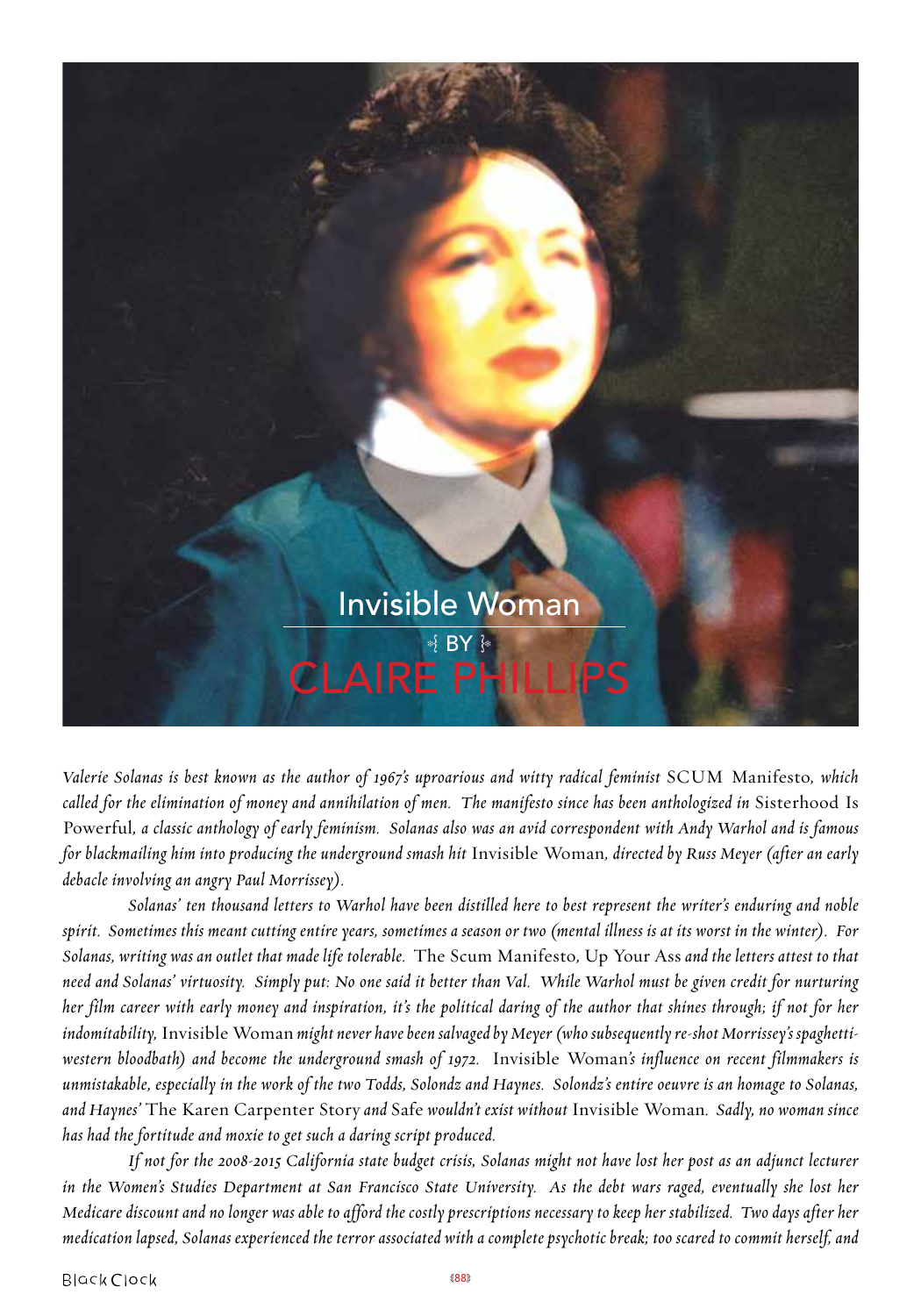*aware of the long wait at the county hospital, she succeeded in ending her life on April 5, 2012, four days short of her seventy-sixth birthday. She didn't fear the end but saluted it.*

*Moments before Valerie's suicide, she phoned from her Tenderloin Hotel room and begged that I get it all down. I hope that the reader discovers in her letters the same earnest and volatile spirit with which she addressed her loved ones before she took that bitter plunge.*

#### June 8th, 1968

#### Dear Andy Hepburn,

I think you had the right idea when you suggested I go *underground*. This place is teeming with invisible women. While you were being perverse in recommending I rewrite the science fiction classic *The Invisible Man*, you weren't wrong in pointing me in a new and powerful direction. (The joke you made about filming me in slow continuous motion at one of your parties wasn't taken lightly, I assure you.) When it comes down to it, you want more for me and I can appreciate that. Why should my potent revolutionary ideas remain at the periphery of popular culture when *SCUM*'s message is absolutely essential for the survival of womankind? You and I are in agreement: Pregnancy is a lame and repugnant biological predicament best left in the past. Technological birthing all the way! You've convinced me, my lame half-brother, that I must be willing to communicate with a larger Hollywood-going audience. To that end I've taken it upon myself to study the greatest postwar tragedy of all: the self-flagellating educated suburban woman. Bloomingdale is crawling in highly pampered females—passive goggley-eyed Daddy's Girls desperately relegating themselves to the backward mama-animal duties of a society stuck in the Middle Ages. A society unwilling to move into a technologically advanced future, one devoid of the unnecessary weaker sex, the second sex, the genetically fucked *Why? Why?* male (contrary to conventional turd thinking—the male is the whiniest sex of all—just ask a housewife, she'll tell ya). Here at Bloomingdale, home to the acting-out bourgeois princess in need of some quick-fix brainwashing and mind-control, there's never a free moment to think. If I can reach one

of these zombies, I can reach anyone. Whether participating in inane group discussions on "tear duct management" etc., partaking in infantilizing crayola art-making (nothing like *your* butterflies which are commanding while still suspect as "Great Art") or decorating the drab airless dining room for the requisite patriarchal holidays, the well-fed tits of America are grossly unaware of the world around them. They eschew all knowledge of the economic and social inequities perpetuated by their selfserving Papas, self-abnegating Mamas. Not afraid for themselves or their daughters, these princesses work pitifully to "get better": advertising their limp improvements to anyone who will listen. *My dreams aren't violent anymore. I've stopped hearing voices. I am not special. I am no one. I am empty.* Carefully controlled chlorpromazine zombies. Among them there is at least one healthy recruit, Andy. I'm convinced. One *couple-buster*. One ceaseless *unworker*. Maybe even another male auxiliary member. (With the exception of the doctors and gardeners, males are few and far between: I am not complaining.) As you know when it comes to realizing my goals, I don't give up easily. The social revolution will be filmed! I've got ideas a plenty. *Invisible Woman* is thrumming with life. Oh, by the way, thanks for the Ellison. I wasn't sure Pat would remember. She's super uptight, no? But I shouldn't be surprised. Like most near-gods, you want to live a long time.

I shoot you, Val

#### July 4th, 1968

#### Dear A-bomb,

Did you forget to send me this month's alimony (ha-ha)? The motherfuckers posing at running this place while spending most of their time kicking around its grassy knolls, sucking at miniature golf, are threatening to throw me out or, worse, to make me perform weekly sessions of oral on some ugly titans of psychiatry. I suppose I can't blame them when it's expressly written in my file that sexual performance is an area in which I excel ("the abused are better in bed," so it goes—heightened responses and all that). But the point here is not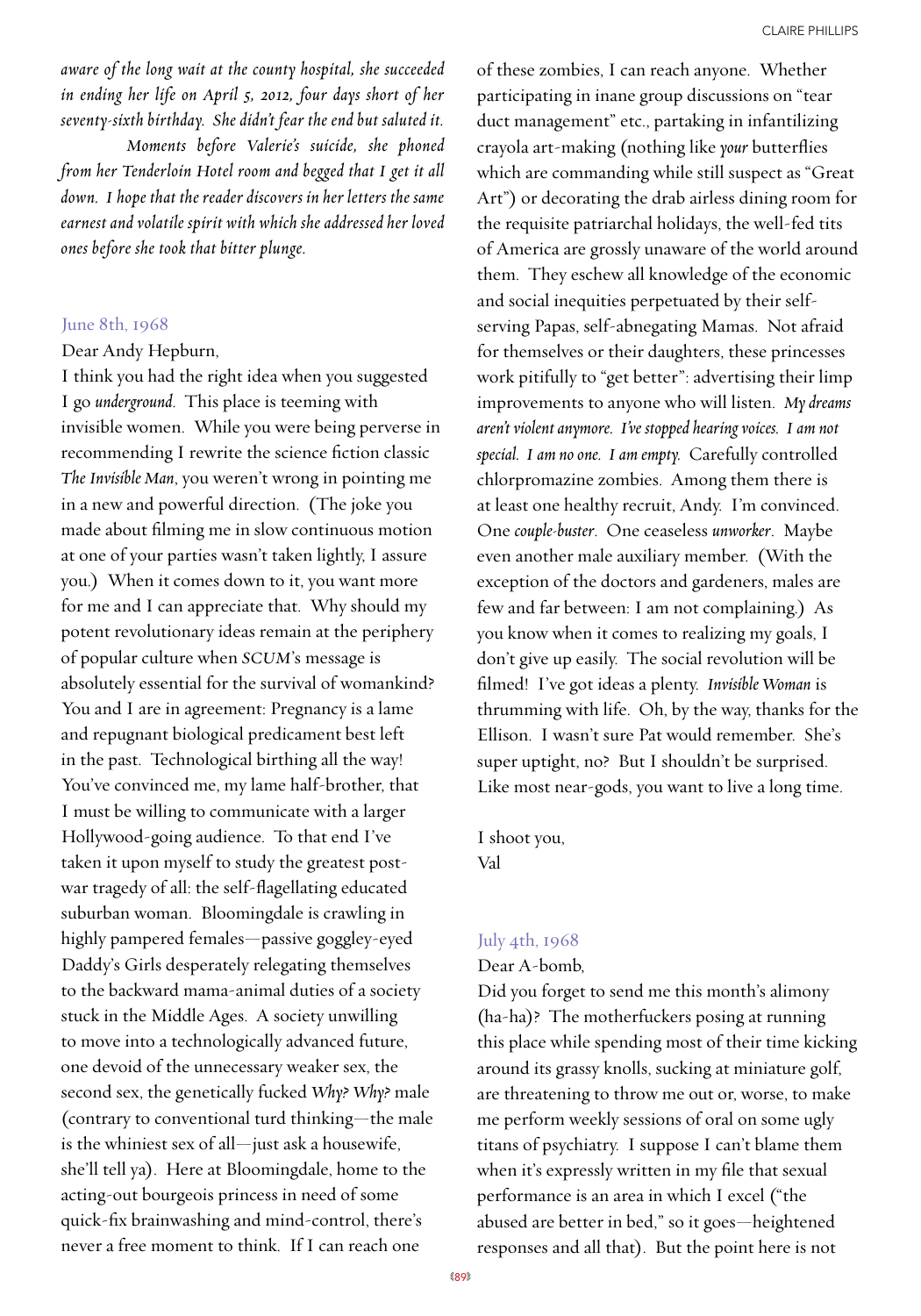whether I should continue to earn my keep the old fashioned way. Now that I'm an Artist in the worst sense of the word and I've risen in the ranks of the hoi polloi, from a nobody to a somebody, my time is valuable. I am worth something. I will not be able to continue my research, posing as a paranoid schizophrenic, for the sole purpose of watering down the SCUM message in order for it to be transmitted worldwide via Hollywood and Warhol Productions unless you make the said promised investment in my career. Please send monthly check of \$5,000 immediately to: Director of Bloomingdale. I will also need some serious cash to aid in bribing the best-looking babes here. Research shows the foxiest women are the greatest casualties of patriarchy. The women with the unbelievable knockers know it and won't put out for anything less than a hundred bucks. Have to *deepen* my knowledge of their trauma if you get my drift. Can you imagine getting all that attention (most of it unwanted) when you're young, only to be discarded at 35? At the height of your mental powers no less? Talk about INVISIBLE. Nonetheless these suburban bitches know how to take care of themselves. Even after a convulsive round of ECT (electro shock treatment if you didn't know), they've got it going on. On another note (did I already tell you, Andy?), oral is big here. Mainly because the food is so bad. Really tasteless and bland. Three hundred dollars should tide me through the week. On second thought make that five. I'm going to try and speed things up. Can't wait to get started on that script. Hollywood, here I *come*!

Your high priestess and incest queen, Valerieeeeeeeeeeeeeeeeeeeeeeeeeeeeee

## August 1, 1970

## Dear Tomato Head,

Strange dreams interfere with my creative process. Last night (or was it the night before last?) I dreamt I was in the backseat of your car, a green Dodge Charger. Candy Darling was driving and you were in the passenger seat, mumbling in that fatuous tone of yours, "Candy, be careful not to

hit the garbage cans. I'd hate to be buried under a blizzard of trash." I didn't find it funny. The next thing I knew, it was snowing. Only the snow was drifting upwards in waves, making me nostalgic for that Christmas-time movie from my childhood. What was it? The massive lithium treatments here are doing violence to my short-term memory. I remember. *It's a Wonderful Life*. A strange pervy movie if you think about it. Just like the movie, my dream was in black and white. You were the president of a cat food company and it was my job to sell your product to supermarkets worldwide. I felt uneasy about it, to say the least. In the dream we continued to drive uptown along the West Side elevated highway until we ended up some place around 190th Street near the Hudson River. With no warning Candy gunned the Charger, running over a fantastic looking tall brunette whose arms were full with groceries. She reminded me of one of your Superstars I once met, Dirty Velvet, something like that. "Take this, you fake," she cried, obscuring her eyes in a flurry of glittering pink fingernails. "You can't die if you're not real," you jabbered. Then the scene went black. I emerged from the backseat of the car and you placed a clear test tube in my hand, the kind they sell in children's chemistry sets. Shoved within the confines of the thin glass resided a detached pencil-thin penis, graying with age. "Hey Valerie," you said, "I think you left this at the Factory." I woke with a start wondering, first, why I ever would want a cock. Second, why I was in the backseat of your car and not the one driving. The whole thing got me thinking maybe a collaborative movie project is a step backwards for me. We discussed my dream in group this morning. This particularly groovy chick, a Columbia dropout whose father owns nearly half of downtown Manhattan, pointed out the stark reality. *You, Andy Warhol, are the president of a cat food company, and I, Valerie Solanas, am selling meowmeow crap to a complacent imagination-starved public.* What kind of life is that for a vanguard revolutionary? I'm seriously reconsidering the writing of *Invisible Woman* and heading back to NY to finish what I started. There's a lot of action going on these days what with the Miss America protest and other radical feminist-type events, and I'm beginning to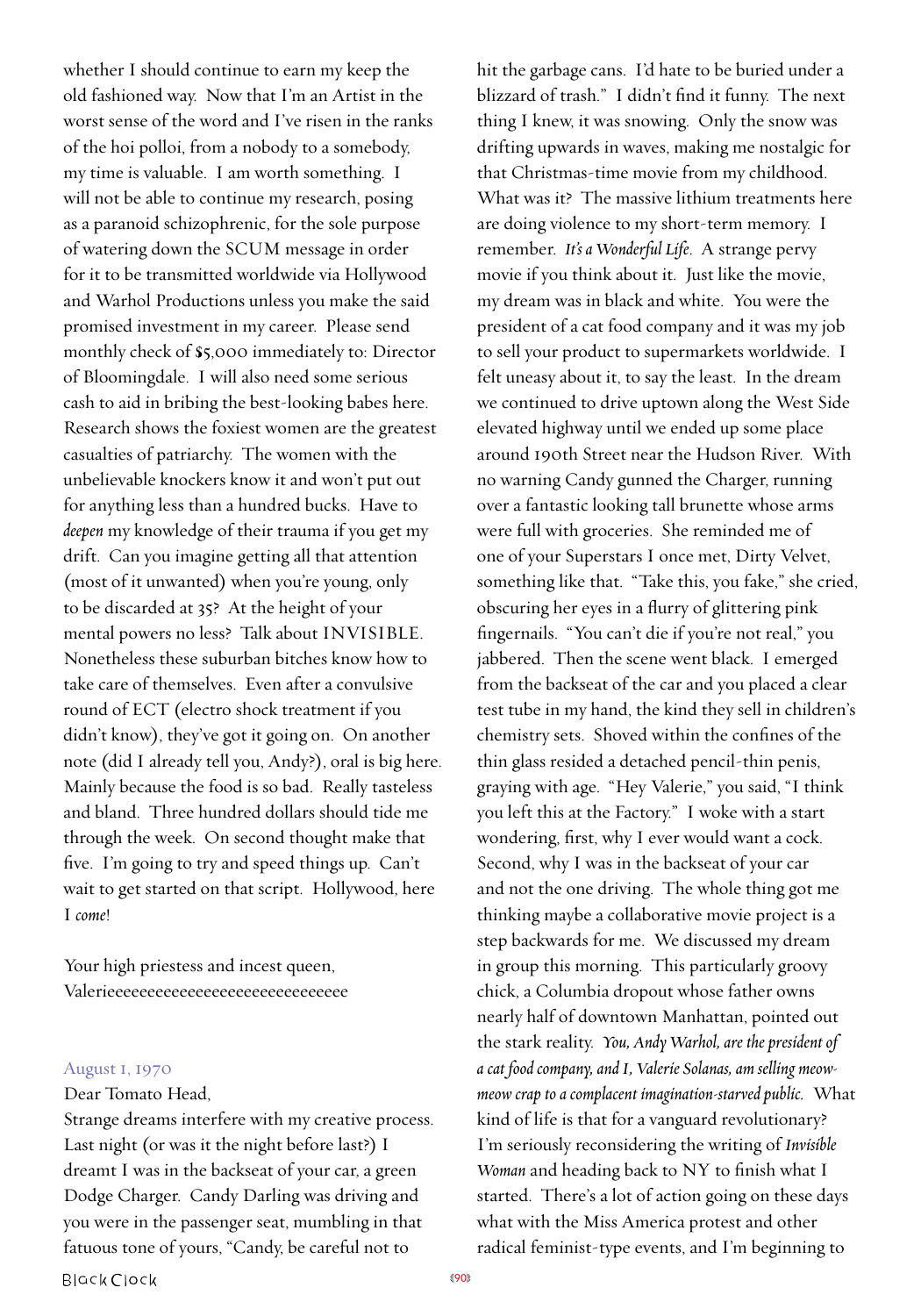wonder if being institutionalized is perhaps not the best use of my time. Wondering if maybe I'm missing my moment. Ellison's *Invisible Man* is cool, I dig it; it's truthful to the ugliness perpetrated against the black man, by white men and black alike; and especially right on when characterizing the bourgeois honeys who work hard to forget the unsavory truth of their money-grubbing existences through a lot of time-distracting mind-numbing sex. I've scheduled an extra session of occupational therapy so I can recover from that demented dream which is haunting me severely. I'm no longer so sure about *Invisible Woman*. You've still not responded to a single one of my outlines thus far. Are a woman's ideas that unappealing? (No surprise there.) Send me \$500 for more research and some halfway decent mary jane so I can clear my head. And a trench coat. Mine no longer fits due to the lack of exercise and appetite-increasing medications endemic to this place.

I will be shooting you, Lav Val

P.S. Pat gives me the creeps. Send someone else.

## August 5, 1970

*Open letter to the* Village Voice Dear Members of SCUM: Those of you who have been there since the inception, I need you more than ever. I have decided to mainstream the organization in the hopes of attracting more valued and valuable members to the SCUM way of thinking. Presently at 46, we are fairly large for a badass group of would-be extremists, but times have changed. With the advent of actions by radical-feminist groups such as NYWR and Cell 16, our basic tenets are being subsumed by a weaker ideology. While these organizations take to the streets, performing lackluster guerilla theater or organizing ineffectual sit-ins of male-run women's magazines, printing arty elitist magazines, SCUM is more mischievous, more diabolical, more arrogant than these copycat female lib organizations. (Remember I was the original member upon whose manifesto the

poorer imitations were based.) Unlike the middleclass reformists, we will not be satisfied with more opportunities to manage the shit pile, we will not be satisfied with fanatic-rule based revolution. We cannot be satisfied gazing at our navels. We must not forsake our allegiance to a true Utopian now; nothing short of the complete annihilation of the male will do. In order to resist the defanged schemes of The Feminists, NYWR and Cell 16 the time wasting sit-ins, Christmas-toy protests and useless karate training—and fight the real fight, we will need to increase our numbers. We must seize the moment. For some time now it's been rumored through the SCUM rumor mill—Candy Darling—that I have gone underground in my fight against the Man (the same Man who is eager for you to participate in burdening this beautiful Earth with more and more dutiful empty-headed children. Now a planet of nearly 4 billion when dig this, in 1950 we were a mere 2.5 billion. At this rate, that will make us a planet of 9 billion people by 2010!). I am now writing this here open letter to confirm that the rumors are true. I have gone into hiding for the past year or two, posing as a paranoid schizophrenic to study the plight of the common psychotic bourgeois housewife and to pen an original kickass screenplay that will light this female supreme world on fire. (Beware SCUM, I have also fallen in love. While formerly opposed to sex, having deemed it a gross waste of time, I now find there is nothing more creative, charged and diabolical than the love generated between two love *able* women.) I'm taking the next step on the revolutionary ladder. To this end I reject the male stereotype of power in which one inferior toad lords over countless minions, and thereby open up SCUM to a healthy egalitarian dialogue (yawn). Andy Warhol—our first and most loaded auxiliary male member—has offered to produce a SCUM movie, with an eye to getting independent studio money and distribution. Watch out *Barbarella*. We are breaking into the mainstream and striking where it counts: the mom and pop cinema house. Members of SCUM, you are invited to vote on several possible versions of the original screenplay, *Invisible Woman*, a work loosely based on the earlier works of HG Wells and Ralph Ellison. Why base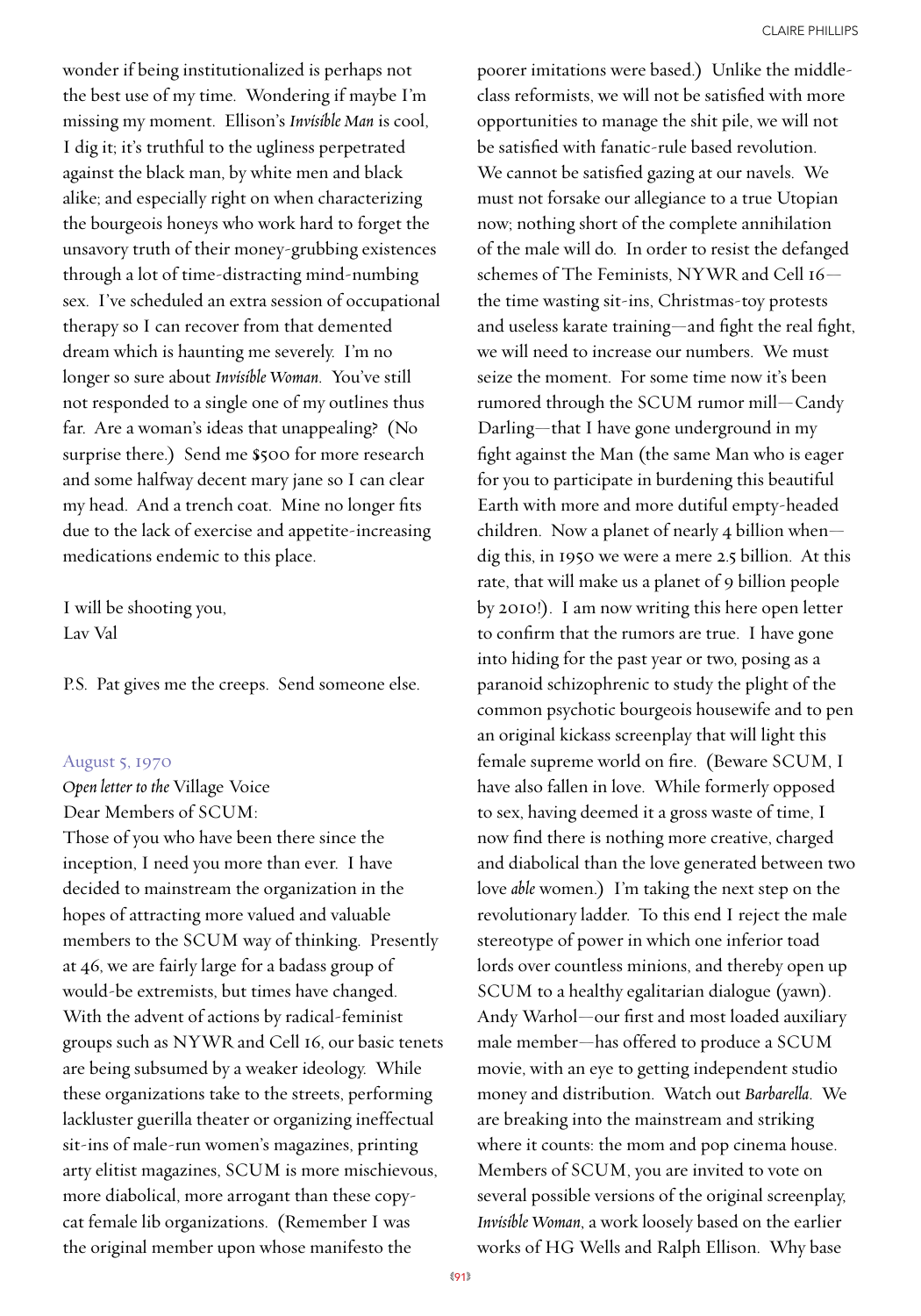our media exploits on the works of men, you ask? In a word we are building a bridge to the Patriarchy in order to one-day blow it up. Interested members please write: Lav Val c/o Bloomingdale Psychiatric Hospital, White Plains, NY

Signed, SIR\*

## \*sister in rebellion

### October 2, 1970

Dear SCUM Participant,

Thank you for your interest in the advancement of SCUM. Please find enclosed one screenplay— *Invisible Woman*—penned by Lav Val (aka Valerie Solanas). Note throughout the script, numbered options 1-8. Please include your thoughts in the space marked: your answer here. Black pen is preferred for obvious reasons. Pencil is impossible to read! Also could easily be erased by The Man working undercover in the mailroom.

Yours, SIR (aka Valerie Solanas)

## *Invisible Woman* (Version One)

OPEN ONTO A BLACK SCREEN. A cool and mellow FEMALE VOICE CUTS IN: Hey, when you were a kid did you ever think you would end up—you know—alone, confused, messedover, fucked-over, messed-up, mucked-over, ignored, personified, derided, diseased, left for near-dead, mutilated, sexually assaulted, mentally pilfered, emotionally pillaged, intellectually voided, economically disabled, bored, blistered, imprisoned and filliped. Doped up. Mentally broken. Forgotten. Ignored. Forlorn. Suicidal. Convulsing. Pharmaceutically engineered. The butt of psychiatric workers' jokes? If you were Cindy Normal, you sure as hell didn't. But Cindy Normal is not as *normal* as you would think. (BEAT) Tell 'em Cindy. Go ahead and tell the nice zombie audience what ya think.

FADE IN: A shimmering, glimmering presence WEAVING in and out of the starkly black frame. Another female voice seemingly emanates from it, one with hard-earned wisdom and a funky sort of kindness:

FUNKY FEMALE VOICE: "I am an invisible woman. No, I am not a drug addicted harlot like those poor, little, rich girls who haunt that A-Head, Andy Warhol's movies; nor am I one of your manufactured Hollywood-movie femme fatales. I am a woman of grand importance, of superior intellectual and emotional ability—and I am one hundred percent whole, baby. An XX and not a half-er like you XYs. You can't see me because you are blind and unwilling to accept the truth, that your fate is inextricably linked with mine. I give you life and I taketh it away. Bottom line, man was a mistake. You know it. I know it. The indigenous people of the Peruvian Andes know it. All living, breathing entities on Earth are in the know. After a two-year hibernation in the great suburban holding tanks of brilliant dispossessed females, I am here to rectify evolution's mistake. Clear and colorless like a diamond, I refract the truth, phasing out impurities whenever I shine. The hardest mineral around, I bend and slow whatever tries to pass through me. Nothing can stop me. I control the hearts of the people. I control minds. I am invincible. A*wo*men." (Using the slightly modified language of the man, we strike terror in his heart.)

Music CUTS IN. Judy Garland singing, "Somewhere over the rainbow." (1) Might be expensive, which could be a problem depending on the size of the budget. An alternate tune here? Your answer here:\_\_\_\_\_\_\_\_\_\_\_\_\_.

SCENE ONE: (Note to reader: Because this is a womancentric film and not male-fashioned poop, there will be no attempt to structure things in a long drawn out and insipid fashion, an age-old tactic which adds up in serious production dollars, needlessly. No joke.)

A MONTAGE of misery. Cindy Normal growing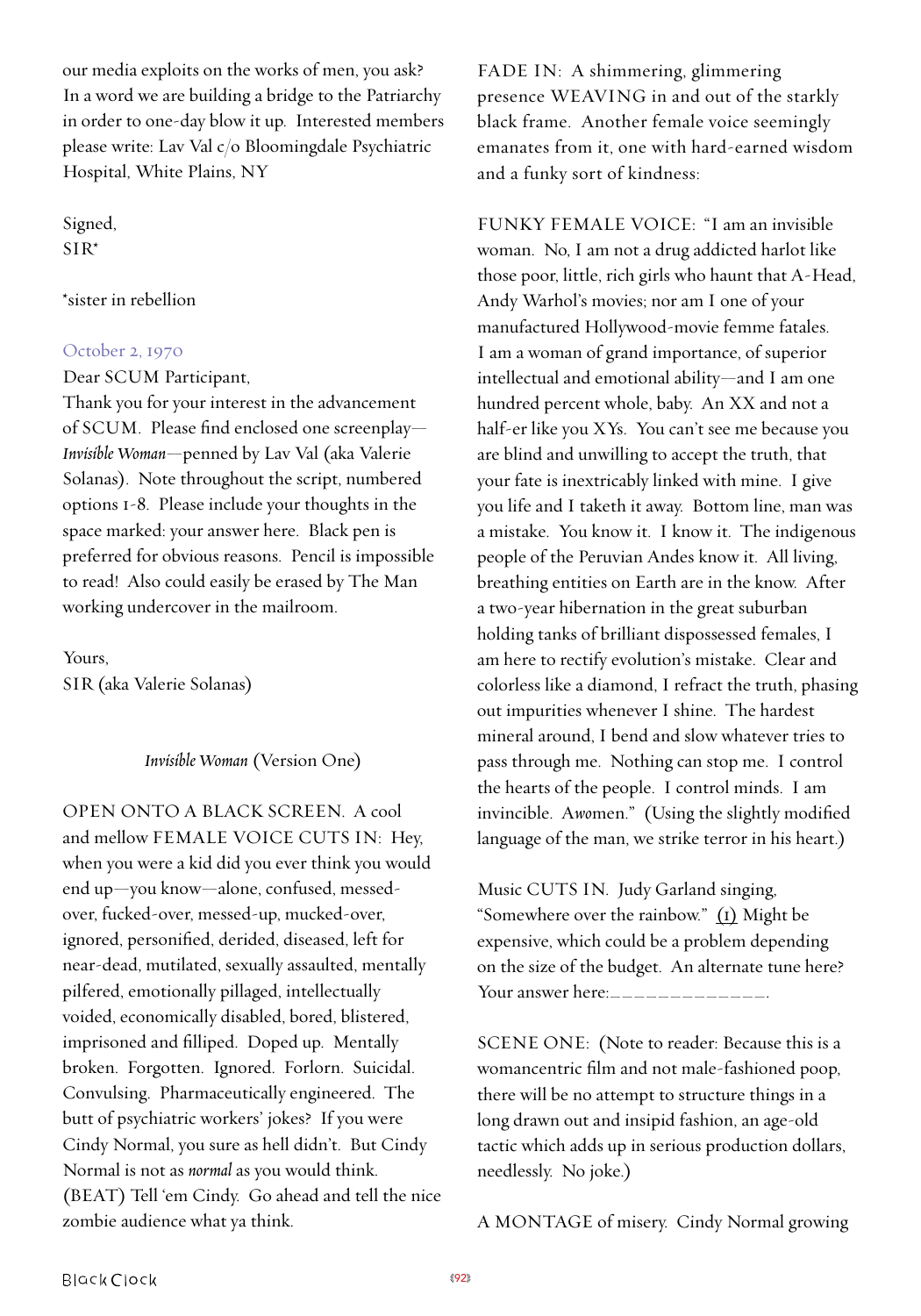up in New Canaan, Connecticut. Pristine green lawns and suffocating blue skies. Tricycle wheels. Cindy budding into girlhood, gliding down wide tree-lined suburban streets on a green banana seat bike. A fat-faced daddy alternating between raping eight-year old Cindy and trying to impress her with the blueprints for an International Style house. The flat roof and full-height glass walls do nothing *for* her. He gets mad and fucks her again. By now Cindy Normal ain't feelin' so *normal*.

Music CUTS IN: "Somewhere over the rainbow." (2) Again, music optional. Instead of this treacle-y shit, we could insert a recording of Cindy Normal's mother on the telephone pleading with the police to patently ignore the fact that her daughter was found stealing an 8-track cassette of Janis Joplin's latest and greatest. Your answer here:\_\_\_\_\_\_\_\_\_\_\_\_\_.

# POLICE OFFICER

She's a delinquent.

# RICH NO-IDENTITY WIFE

No. She's a very precocious girl, who sometimes forgets to take money with her to the store. You see, we are rich-rich and her father is a BIG BIG man and he sticks it to her whenever he can.

# POLICE OFFICER

Excuse me Mrs. Van Franklin. Did you just say her father *sticks* it to her?

# RICH NO-IDENTITY WIFE

(shrieking with mid-summer lake club laughter) No, no officer. I said he *slips* it to her. The *money*. My husband slips her a one hundred dollar bill on Sundays whenever they go to the store to buy candy and cigarettes.

POLICE OFFICER Your husband buys her cigarettes?

RICH NO-IDENTITY WIFE (heavy sigh—she's gettin' bored.) Cigarettes for him, candy for her. Honestly, officer. Do you really think Mr. Van Franklin, the head of

Empire State Slums and king of 5<sup>th</sup> Avenue Poop, has time to make problems at home? He's busy making money and despoiling the environment with his mania for financial markets and growth. Cindy is never going to rival her daddy—she's a thin-lipped fuzzy little girl with no thoughts of her own. She's like me! I mean, just think about it what time does Mr. Van Franklin have to turn our little Cindy into a rebel or a neurotic when there are ever more people to house? Ever more people to gouge?

## POLICE OFFICER

(you can just hear those teeny, tiny cogs a-turnin') I see your point.

## RICH NO-IDENTITY WIFE

Why would Cindy need to steal when her father practically pays single handedly for your annual gala and parade?

# POLICE OFFICER

(pause) I'll bring her right over.

# RICH NO-IDENTITY WIFE

That's okay. Take your time. Go ahead and screw her if you want to.

## POLICE OFFICER

I'd like to. My wife is so exhausted from the long hours she works cleaning windows downtown for the Port Authority, at night she can barely lift a nipple in my direction. I kid you not.

## RICH NO-IDENTITY WIFE

Same thing with my housekeepers. No matter how young they are, after a long day of slaving away, they're always so weak and underperforming in the bedroom. It kind of makes you sad. (sighing)

But I guess that's the price you pay not to be the only pair of tits in the house.

# POLICE OFFICER

Guess so. Guess so.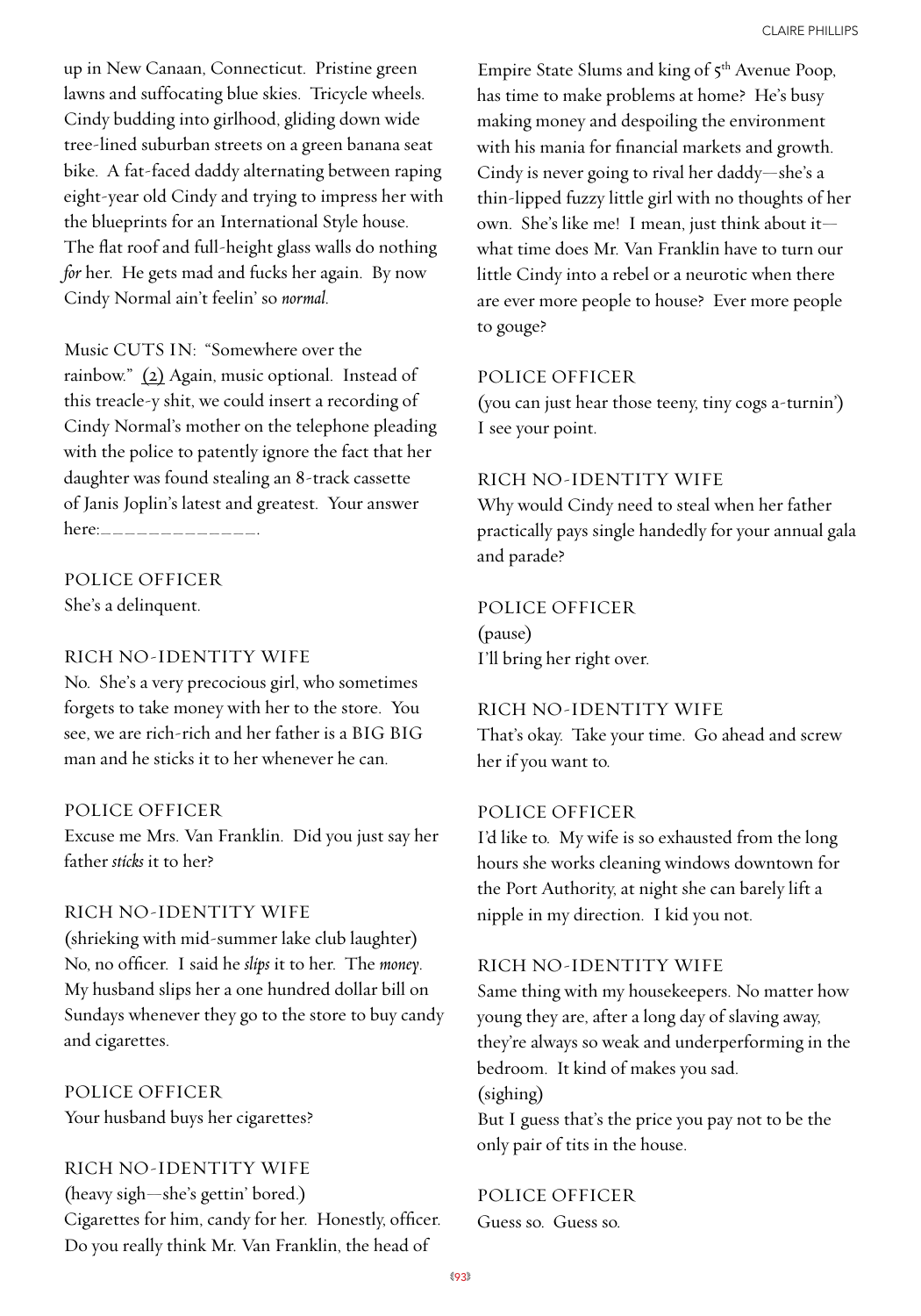INTERCUT more unhappy shit like this. Cindy being ridiculed at school for wearing a pleated skirt covered in semen stains. In gym class the mean girls lighting her pubic hair on fire. All day long Cindy is vilified for being smart. She has all the answers and the boys don't like it, and neither do the girls. What's more, she's brilliant at science and is suspended from high school (she's too rich to be expelled) when the shit hits the fan: She's caught digging a Phillips screwdriver into the sanctified skull of a state senator's son.

## **CINDY**

(in a groovy geometric plastic dress) I wanted to see the prefrontal cortex firsthand. I wanted to perform an experiment. I wanted to find out if Jack (the boy's name) has any instincts, or if he is all detachment and control.

### PRINCIPAL

(preppy slack faced man with a come-over) Jack is the school president. Why would you want to hurt him?

CINDY I should have been president. I had more votes.

#### PRINCIPAL

Maybe so. But let's not forget about the ten votes that were cast by gum-chewing girls in pre-washed denim jeans that had to be discounted. Don't you remember, Cindy? We held a school-wide assembly to discuss the matter. It was agreed and settled upon last month.

CINDY I feel funny.

## PRINCIPAL

You *look* funny, holding that screwdriver (gaping) Cindy you are AWFULLY pretty. But didn't you know, the WACs are a thing of the past.

#### CINDY

(a far-away glimmer in her eye) We studied World War II last week in Mrs. Positan's class.

**Black Clock** 

#### PRINCIPAL

That's right. Now drop your weapon. (back tracks) I mean, give me the screwdriver, Cindy. And you can go back to class.

**CINDY** I want to study pre-calculus.

## PRINCIPAL

Okay, Cindy. You can study anything you want but first come to my office and pee in a cup.

## **CINDY**

Why is everyone so interested in my pee and poo?

#### PRINCIPAL

Men are anally fixated. Didn't you know? Haven't you read Freud?

# CINDY

Freud?

The madras-shorts-wearing principal drapes an arm about the budding SCUM heroine, giving her the once over.

#### PRINCIPAL

One day, Cindy, you will learn, men are the cause of all the world's problems. All the major philosophers outline it in all the books. Something tells me you know that already.

## CINDY

I'd like to think women play some part in the human condition.

PRINCIPAL (shaking his head gravely) I don't think so. It's not possible for women to play any of the important roles.

**CINDY** (brightening) They make babies. That's important.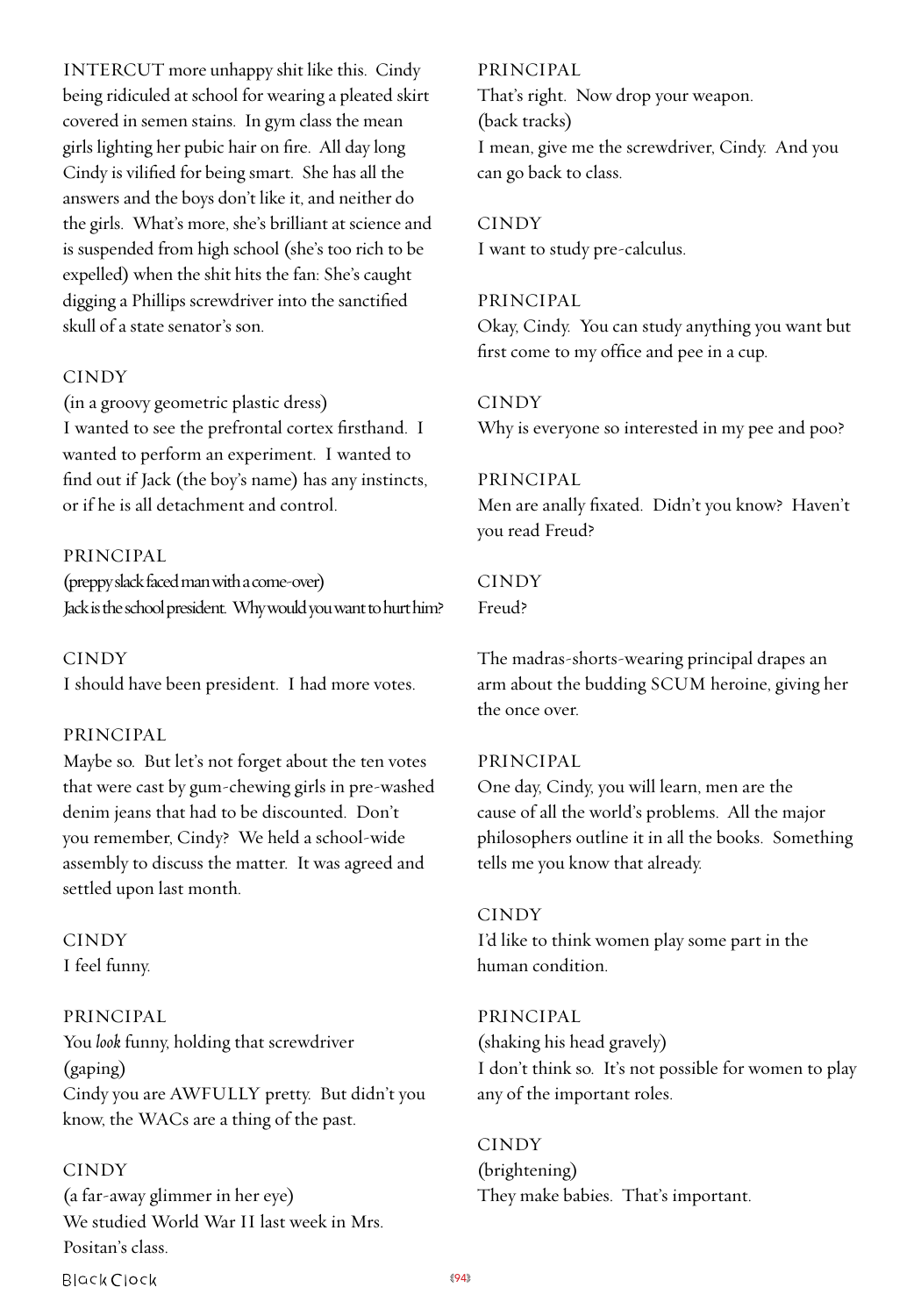## PRINCIPAL

Baby-making is not a "role." It's a biological function, like eating and shitting and fucking.

#### CINDY

(smartly) I play a role when I'm in drama class.

#### PRINCIPAL

Ho ho, ho ho. You can be an actress for a time, a very small sliver of time. Everyone knows for a woman in Hollywood it's practically over the moment it starts.

#### CINDY

(turning red) Broadway. I'll star on Broadway.

PRINCIPAL (quizzically) I thought you wanted to study pre-calculus.

In a fit of apoplectic confusion Cindy decks the Principal. Snatching the screwdriver from his hand, she returns to the business of carving a fair-sized hole into Jack's prefrontal lobe. She is disappointed to find after making the hole that she cannot see clear out the back of his head. (3) Could be more graphic. Cindy could jam the screwdriver all the way up Jack's butt, steering for his throat. This might be more in keeping with the male obsession with shit, and a direct consequence of her conversation with the principal. Your answer here:\_\_\_\_\_\_\_\_\_\_\_.

CUT TO a sleazy hotel room. Cindy in seethrough underthings eating ice cream on a sleazy unmade bed. On the TV, lighthaired women in drab knee-length dresses are blowing kisses at the camera. "What we want is sweetness and light. We want to be known for our goodness, for our willingness to work at poopy jobs, not for our radical beliefs."

Mesmerized by the female solidarity, Cindy grabs her small square-ish print-flowered suitcase and heads out the door for the local train station and New York.

# EXT. THE TRAIN—DAY

As luck would have it, Cindy accidentally bumps into her father on his way back to the city to topple a rival semi-titan developer. He has a final go at his daughter in the claustrophobic and filthy train bathroom. Cindy acquiesces when he promises not to tell her mother that she's on the lam.

## EXT. ST. MARK'S CHURCH—ABORTION PROTEST—LATER THAT DAY

A group of chopper-riding hippie types are ridiculing a small group of blonde ultra-clean women dressed in flowing light colored religious looking frocks. One of the angry dirty hippie types shoves one of the angelic hippie types to the ground. Cindy Normal pauses with her suitcase, taking in the whole scene. The women being tormented are the same women she saw on the television. (4) Wondering if I should include cameos of poets and artists associated with St. Marks for posterity's sake like that tool Anne Waldman or creepy male-identified Martha Graham? Albino Andy? Nah. That's dumb. Don't bother to respond.

#### ANGRY DIRTY HIPPIE TYPE

This is our beat. Find another church where you can spread your Patriarchal bullshit. We want abortions on demand.

#### SISTER OF SWEETNESS AND LIGHT

We will help you see the light and find your way to Jesus.

# ANGRY DIRTY HIPPIE TYPE I don't want Jesus. I want an abortion.

#### CINDY NORMAL

(butting in) I *need* an abortion. My father just made me on the train and I think I'm ovulating. (placing a knowing hand to her forehead) Yes. It's that time of month.

#### ANGRY DIRTY HIPPIE TYPE

This is what we mean. Girls like…what's you're name, sister?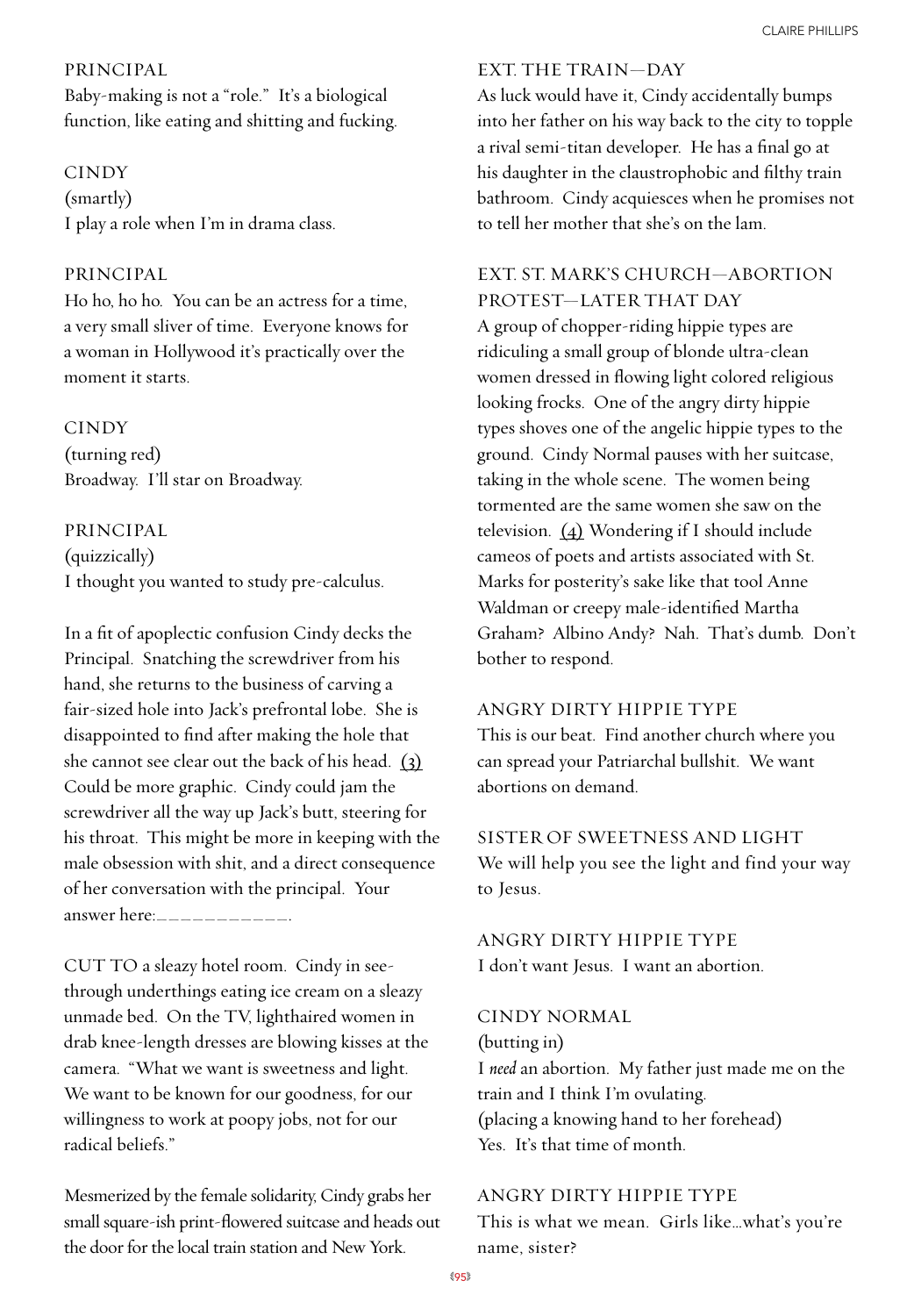CINDY NORMAL Cindy. Cindy Normal.

ANGRY DIRTY HIPPIE TYPE Girls like Cindy need our help.

Angry Hippie holds up a homespun type magazine with the super passive banner *Hope Is a Four-Letter Word for Yes We Can!* Everyone gathers around, oohing and ahhing. Even the angelic religious chicks show interest in the journal, it's that bland and unassuming.

## SECOND SISTER

 (flipping through the pages) What pretty colors. How did you do this?

ANGRY DIRTY HIPPIE TYPE (beaming) Hand-letter press. Isn't it something? (addressing Cindy) We can help you get an abortion. It's legal in Mississippi if you've been raped. You did say your father did this to you. (leaning in) I'm assuming it wasn't consensual.

CINDY NORMAL (confused) I don't want an abortion.

Cindy, still a little normal, sheds a tear.

CINDY NORMAL I want to have the baby. I want my baby to live!

SISTER OF SWEETNESS AND LIGHT Welcome to the fold honey. Come on! We'll keep you safe during your pregnancy and even help you to find a job. Maybe even a husband of religious faith.

## CINDY NORMAL

In my family there was no faith. Only an outsized interest in money and, in my case, a budding interest in science.

SISTER OF SWEETNESS AND LIGHT You have so much to learn!

The Sisters of Sweetness and Light huddle together, enfolding Cindy in the deceptive glow of the cult.

MONTAGE: Cindy doing charity work. Cindy BIG with Daddy's baby. At night Cindy ogling the contents of a secret child's chemistry kit stashed under her bed when the dwellers of The Church of Sweetness and Light are safely asleep. Cindy expelling the baby after much hardship. Cash exchanging hands and baby going byebye in the arms of a happy young white couple. Mean HEADSISTER counting the cash before instructing a fat priest to go to Cindy in the middle of the night to knock her up again. Cindy collapsing on her bed as a mean hypodermic is driven into her butt cheek, falling unconscious to be raped by an ugly balding priest. The following day Cindy crawling out her basement window and fleeing, to end up poor and broke on the streets of Harlem, turning tricks, before luck should have it she crosses paths with her father, the SLUMLORD, who begrudgingly takes her home.

MR. VAN FRANKLIN (shaking his head) Now, no more funny business.

CINDY NORMAL No more funny business. I swear it.

MR. VAN FRANKLIN You'll agree to attend a nice and expensive finishing school and leave your mother and me in peace.

CINDY NORMAL Yes, father.

## MR. VAN FRANKLIN

Okay daughter, you're coming home with me. One thing… (eyes climbing steel and glass corporate tombs) …you must tell your mother that for the past seven months you were at a friend's house studying for your GED.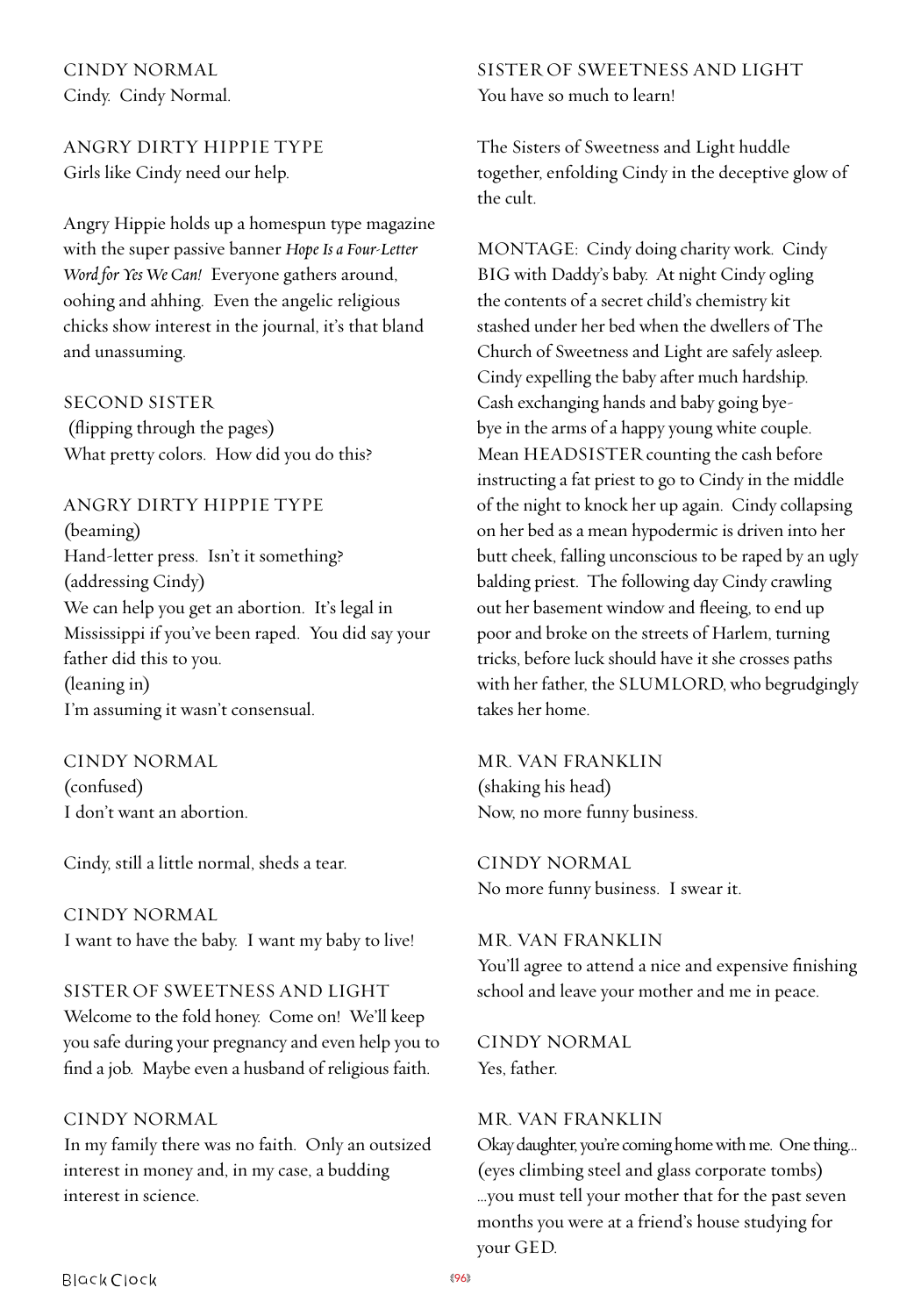CINDY NORMAL (smiling through tears) Whatever you say, Daddy.

MONTAGE: The Greenwich estate. In a massive living room, Cindy alone on a stuffy floral couch in a bland yellow dress looking soulless and depressed. Outdoors on a brightly colored lounge chair overlooking the stable and ten-acre estate, listless and bored. In bed, balled into a fetal position weeping uncontrollably.

# MRS. VAN FRANKLIN You're lying.

## CINDY NORMAL

I've never lied to you. He's been doing it to me for years!!

#### MRS. VAN FRANKLIN

(reaching for the phone on the wall) You've been sick for years. I've tried to protect you from the truth. Cindy, you have a terrible disease. You are not normal at all. You are a paranoid schizophrenic. Everything that has happened to you is a *delusion*. You are a crazy little girl, and I won't let you hurt your father like this.

CLOSE on Mrs. Van Franklin's flared and sinister nostrils.

MONTAGE: In the ambulance on the way to the psychiatric hospital, Cindy forced to give a blowjob to the fat awkward-looking EMS attendant. At the hospital, after a battery of nonsensical questions, Cindy receiving her diagnosis: paranoid schizophrenic. On a gurney Cindy being wheeled up the hall to the shock shop. Receiving multiple shots and pills, passing out. Being revived from the dead with a blast of oxygen, for another unendurable round of ECT. Cindy convulsing uncontrollably, flailing about on the cold hard table, incurring the inevitable bone breakage. In the Bloomingdale lounge soon thereafter, Cindy in multiple leg and arm casts propped up in a wheelchair, drooling.

ENTER mentor and political guru, psychiatric patient Lav Val, a groovy intellectual type who has experienced all the horrors and pleasures that the world has to offer, all with her very own vulva. Not afraid of anyone or anything, including the barrage of disembodied voices that are part and parcel of living in a media-saturated capitalist world, particularly present for the "schizophrenic." Billboards, TV ads, magazine ads, radio commercials. It's planned psychic confusion, 24/7. Lav Val is the first person to explain the significance of this heightened state of awareness to the paranoid schizophrenic in-training Cindy Normal. She teaches Cindy how to do IT, become crazy and let Her-story and the truth prevail.  $(s)$ No need to hog the limelight. The role of Lav Val could be played by another charismatic SCUM member. Suggestions?\_\_\_\_\_\_\_\_

#### EXT. BLOOMINGDALE KITCHEN-DAY

The grimy institutional KITCHEN where Lav Val and Cindy Normal perform a whole lot of Unpaid Housework. Cindy can now walk, but still wears a cast on her right arm. Her eyes are jaundicedlooking with clouded over pupils. Her hair is falling out in clumps. She looks like a sixty year-old woman and she is only seventeen!

CINDY NORMAL Nobody sees me.

#### LAV VAL

I see you. You're cool and bright like a worldclass diamond. You shimmer and shine. You're a creative original, earthy, free-wheelin' and brilliant.

#### CINDY NORMAL

(looking up from her mopping) Do you think so?

#### LAV VAL:

I can read your thoughts. You think on a superior plane.

#### CINDY NORMAL

It's true. When I was barred from learning calculus at school, I taught myself. I know eight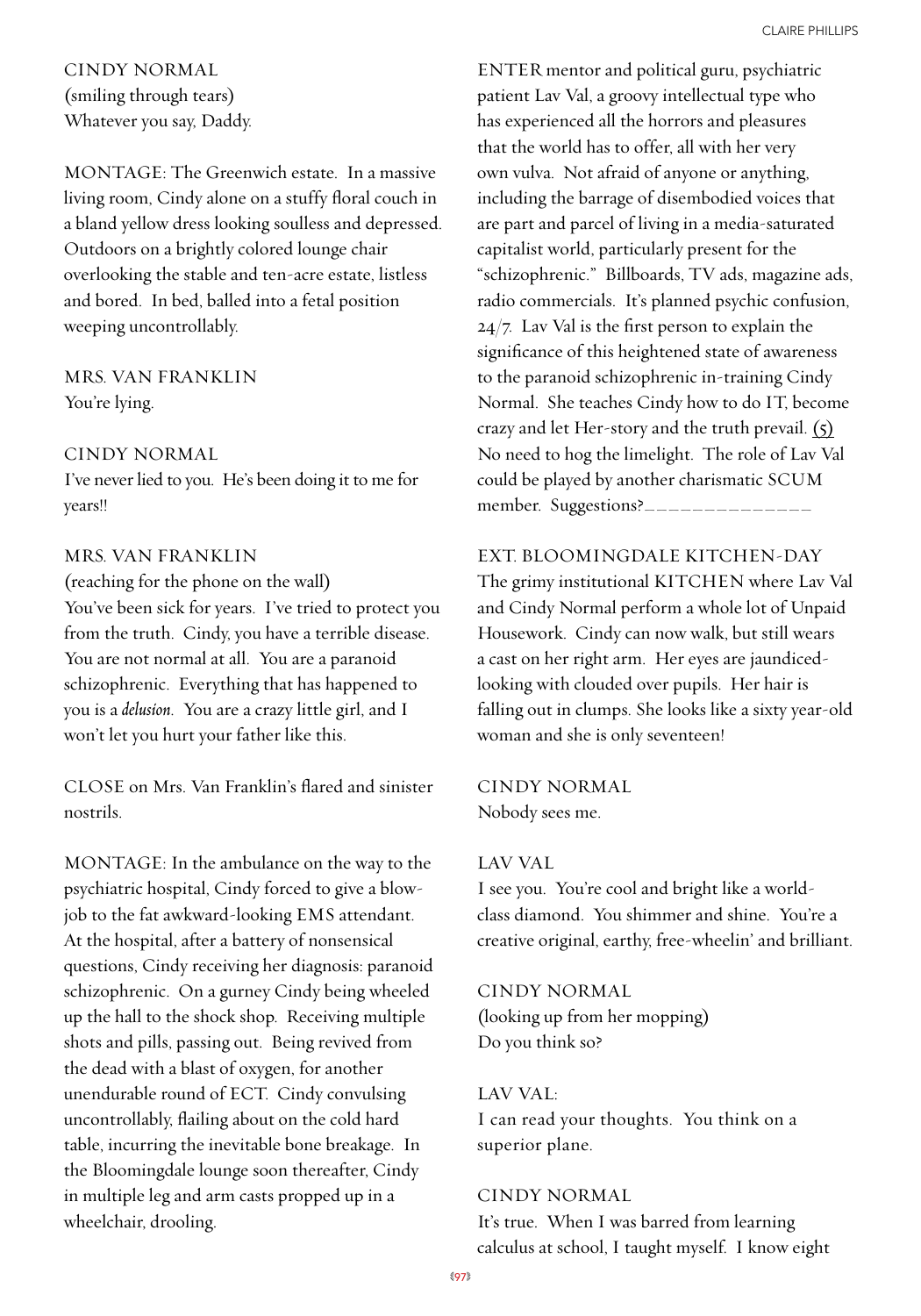languages, simply by listening to foreign language records alone in my room. *Você é una pedra fria fox.*\* (\*Portuguese for *You are one stone cold fox)*

LAV VAL

That's amazing. You're destined for great things.

CINDY NORMAL

(tearing up) I'm a prisoner and a psychotic. I'm all washed up. Maybe when my father dies, I'll inherit some money and can go back to school.

LAV VAL If your mother doesn't spend it first!

## CINDY NORMAL

(drooling) For sure. She hates me. My father raped me multiple times. Did I tell you? Started with Dad and those nasty Sunday morning trips to the "candy store." (in a gruff voice) "Let Daddy show you a sweet spot they don't advertise on TV." Yeah. Right.

LAV VAL Some daddy.

# CINDY NORMAL

Some sweet spot.

## LAV VAL

Listen Cindy, you need a plan. You do want a future without murky feelings, tranqs, liquid thorazine, seclusion and dim bulbs, don't you?

# CINDY NORMAL

(nodding)

I want an exciting job, the chance to go to an elite college.

## LAV VAL

That's not the answer, believe me. I've been to school. They bend everything to fit into the man's interests. The Man this. The Man that. There's no room for you and your ideas. A college degree is just another opportunity to feel ripped off and

denied, without the monetary compensation that comes from its more honest cousin—prostitution. Trust me, chickie, you don't want to go there.

# CINDY NORMAL I trust you.

(slobbering) Your eyes are so dark and intense. I trust you. If only you weren't a woman, I'd have your baby.

# LAV VAL

You *can* have my baby. They have sperm banks now. All we need to do is take one of my eggs, fertilize it with a useless genius' sperm, and then shove it inside you to incubate.

## CINDY NORMAL

(sobs) I can hardly follow what you're saying. It feels like a brick is in my head.

## LAV VAL

(searching Cindy's hollowed out eyes) How many treatments did you get today?

# CINDY NORMAL

I dunno. My mother says it's not enough. I can still remember what happened when I was eleven.

## LAV VAL

(hugging Cindy)

You're really screwed. Tell you what let's duck out at lunch and head upstairs to the broom closet where I can explain to you in depth my plan for female liberation and an end to *pussy envy*. Remember Cindy, every last male is crude and rude like your Daddy—that unctuous slumlord creep. We're doing the world a favor by dispensing of the male gender. The men will be happy about it, too. That they despise their own company is nothing new. What do you suppose they mean when they bark, "Peace and quiet, I just want some peace and quiet"? I'll tell you. They want a break from the horror that is conversing and competing with their own kind. Men are superfluous now that we have advanced reproductive breakthroughs like cloning. Automation is the key.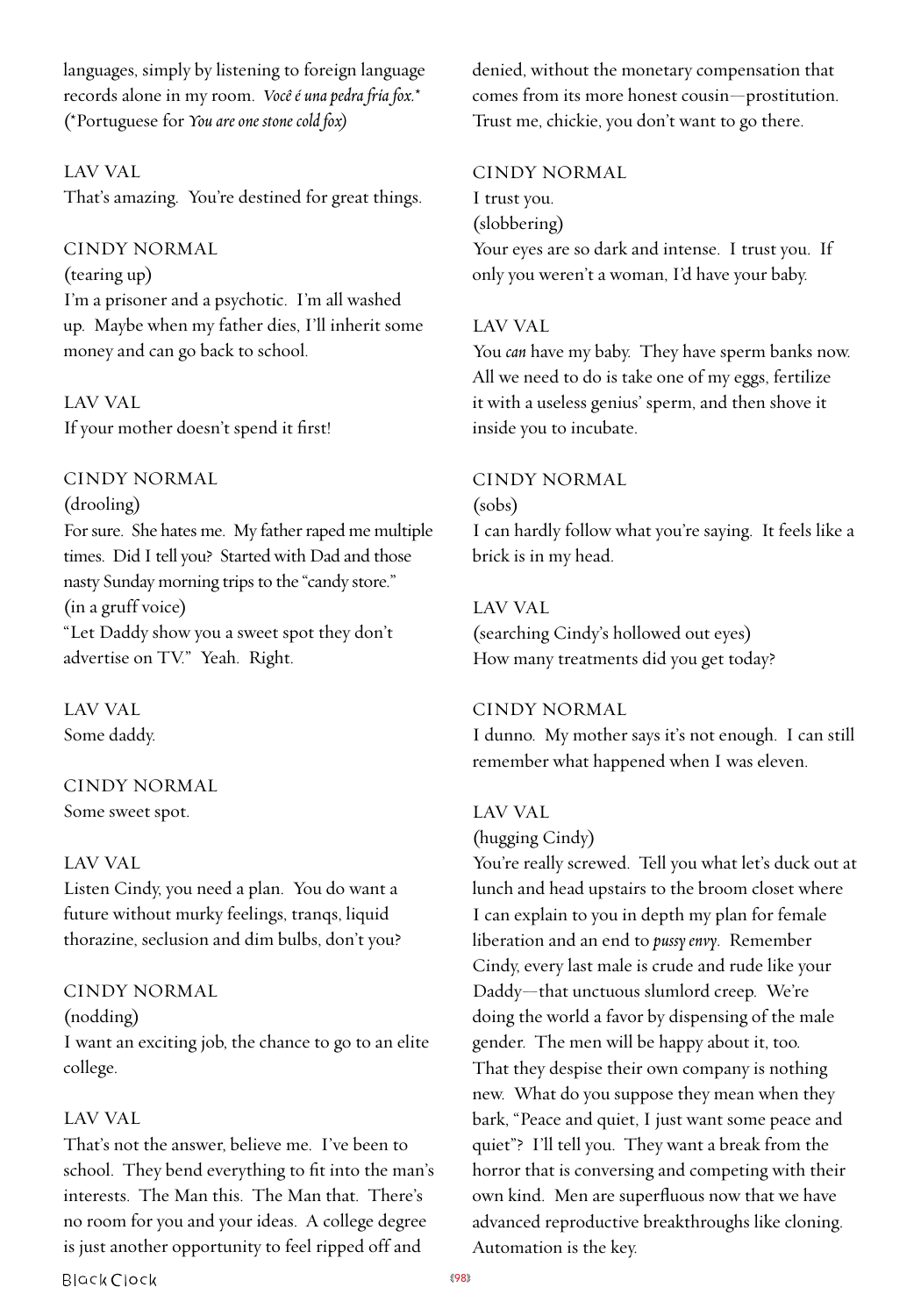Cindy's ashen complexion suddenly blooms a rosy pink. The shock-treatment princess is coming back-to-life.

CINDY NORMAL I *do* like science.

## LAV VAL

You can perform all the science you like once the men have been vanquished, Cindy. You can run the cloning mills. We will clone women by the tens of thousands. Smart, groovy, sexy, creative, fun-loving, agrarian, militant, scientific, adroit females. You will never feel alone or threatened again.

## CINDY NORMAL

(sputtering) I have hope.

# LAV VAL

You are the movement's shining star. Just remember one thing, when they give you tranqs don't swallow. Stay conscious, Cindy, and I'll meet you in the broom closet at noon.

# INT. BROOM CLOSET—NOON

A darkened broom closet illuminated by a single light bulb. Lav Val and Cindy engaged in platonic love. Lots of handholding, wordless eye gazing, finger fucking. A union of soul and mind, little physical contact: This is a platonic relationship between mutually respecting women, the best possible relationship. Include excerpts from the *SCUM Manifesto* here. (6) Suggested passages?:\_\_\_\_\_\_\_\_\_\_\_\_\_\_\_.

# LAV VAL

It's a mind control thing, Cin. Concentrate on the plan. With each zap of ECT, envision your mind expanding, becoming all-charged and all-powerful. Set the collective consciousness of the world on fire. [Been reading Maria von Franz on Jung great stuff!] Imagine the neural gateways of the inferior male flooding open to absorb the SCUM objectives, at your command.

Doctor's administrative assistant, opens the door.

# DANA DARLING (hushed voice) Is everything okay in here?

# LAV VAL

Yes. We're almost ready. Did you get us signed up for the treatments?

## DANA DARLING

You're first on the list after lunch. Well, first after that spoiled brat from Santa Barbara. She needs another bout of shocking, freakin' bad. She nearly burned down the lounge smoking with her city friends who came to visit this morning. The sign over the door clearly reads *No Smoking*. But they ignored it, using paper bags for ashtrays. What kind of fool uses a paper bag for an ashtray? They weren't smoking the usual type of cigarettes either. Dr. Penizlips nearly blew a fuse. I had to give him a long neck rub for over an hour to calm him down. He's soooo emotional. I deserve a raise, I really do. He would be a basket case without me. If he weren't such a third-rate neurosurgeon, he'd have a nice job at some nice calm hospital cutting out tumors. Instead he's here at Bloomingdale overseeing spoiled Daddy's girls whose husbands and parents want them sedated or jailed. And the truth is, I'm the one who's doing all the work.

CINDY NORMAL That's terrible!

## LAV VAL

(smoothing Cindy's brow) Calm down, honey. After the revolution, everything's gonna be alright.

MONTAGE: Nighttime all across the globe. Men half-asleep tossing and turning in bourgeois bedrooms, state buildings, hotels, tenement housing, thatched roof huts and cardboard boxes. Unbeknownst to the male gender, he is being bombarded with a low-frequency psychic damage, a charge unlike anything he's known before.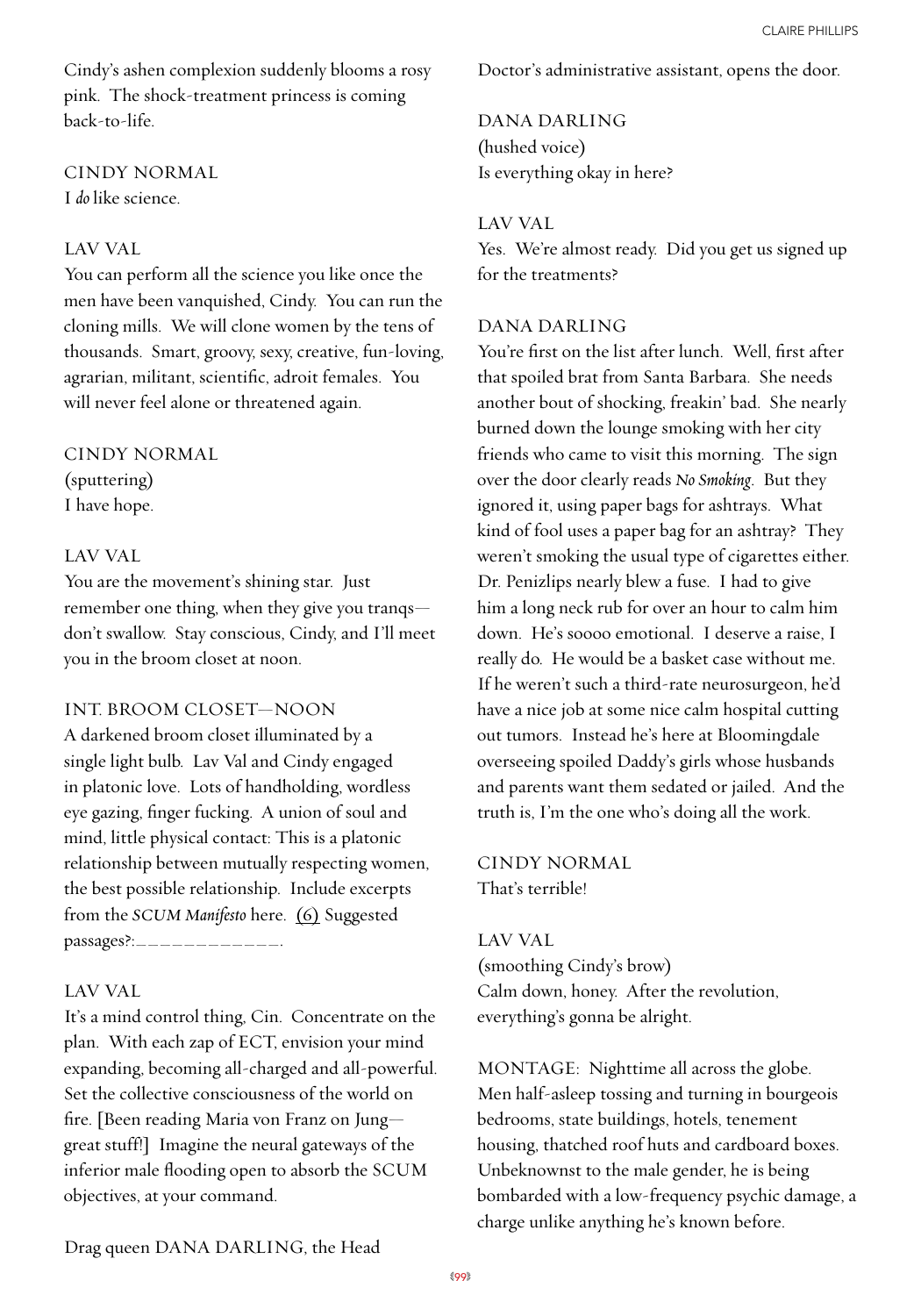## VOICE OVER

In the still of night when he last expects it, "man" is challenged to "see" himself as he is seized by a powerful crush of conscience. The hostility of angry ex-wives, witchcraft divined curses, and CIA ELF magnetic noise are of no comparison to the supercharged trans-temporal waves of two outof-sight intellectually-gifted open-hearted female friends given to the task of eradicating earth of its inferior Y-hobbled human occupant, none other than the mis-creator of the A-bomb, colonial imperial nasty man with an unmitigated zeal for spreading sexual disease and environmentally destructive war, cruel perpetrator of biological and intellectual rape of women across the globe. The list of crimes against nature perpetrated by the male is unending. In his heart of hearts he knows what he has done. Unmitigated daily treachery against his mother, wives, daughters and sisters is an unsupportable burden. Only his very eradication will lessen his sentence. He knows what he must do.

MONTAGE: Zombified men jumping from bridges, skyscraper rooftops. Rising abruptly in bed to slit their own throats through the use of butcher knives, exacto-knives, cleavers, sabers, shivs, icepicks, you name it. The worst perpetrators of crimes against women—the Psychiatrists, the Great Artists and Hotshot Entrepreneurs—officiate an end predicated on the tools of their trade. Psychiatrists lock themselves in medication rooms where they imbibe all the over-prescribed medicines they can get their hands on: Psychotropics, Antipsychotics, tranqs, urine inhibitors, good vibe inhibitors, diet pills, Dexedrine in all its permutations, Luminol, Solfotin, Darvon, Lithium, mood enhancers, mood stabilizers, medications for blood clots and brain seizures and high blood pressure. Psychiatric technicians pummel the doctors with metal chairs as the toxic dose kicks in, before performing similar acts of self-elimination. Special treatment awaits the Psychiatric Director who will strap himself into the shock shop with no down time between grand mal inducing zaps. Forbidden the use of anesthetic and forgoing the customary rubber block and mask

for high intensity inhumane ECT treatments, he will shake and bake until he is a smoking, writhing mess. An even worse fate is in store for the Great Artist who pisses away most of the day, then pisses into a cup making grand sums of money by calling it Fine Art. By injecting large amounts of silver nitrate into over-prized veins, a slow orgy of death is in store for all so-called artists, actors, directors and producers working in cahoots to mind control the female population into a giddy consumer submission. Millionaires and bankers will be eliminated through the forced ingestion of their fortunes, one dollar at a time. So many over-valued professions, so many men, so many ways to die….  $(7)$  Your desired suicides here:

CUT TO BLACK SCREEN. Scratches in the film are predictive of a changing world. AN AUTHORITATIVE FEMALE VOICE CUTS IN: In the beginning was the Woman, and the Woman was with god, and the Woman was god. Then something terrible happened. Man. Man who fucked it all up with his money, and his bomb, and his endless, mindless screwing. But Woman was not as dumb as he wanted to believe. Through SCUM's unworking and fuck-upping, through Lav Val's brilliant execution of electromagnetic mind control, Woman gained the upper hand, turning the violent weaponry of his social and political oppression against him. In no time, he was eradicated.

A TINKERBELL-TYPE PRESENCE emerges onto the screen.

#### CINDY NORMAL (V.O.)

Man refuses to acknowledge my intelligence and I turn hard like a diamond, cutting his mind like he tried to cut into mine. Bending light, I turn his violent heart back on him. He is a glad participant in his eradication. I shine brightly like a world-class diamond. I am hard and invincible. I am everyone who has suffered under this maledominance poopy shit, who has had to mop up after this sick little parasite, eat his economic and social lies, who has had to act like his-story isn't a lie. Toadies and doormats, I am you.